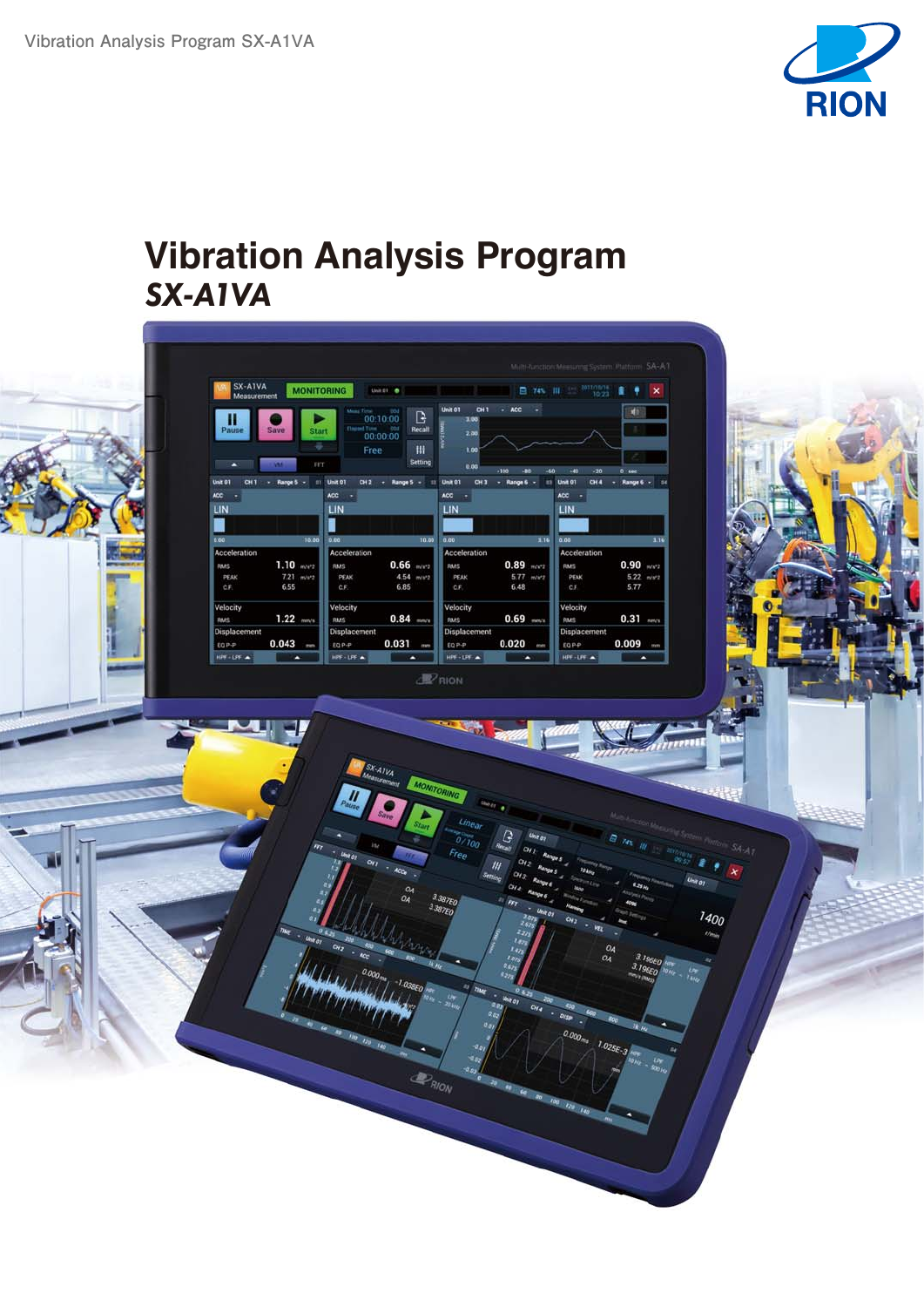- .B: Long-term continuous operation allowed.
	- .C: Long-term continuous operation not allowed,
	-

#### **Standard mode (evaluation function)**

Two threshold values (upper and lower) each are set for acceleration, velocity, and displacement to perform evaluation.

# **This program adds vibration measurement functions to the RIONOTE Multifunction Measurement System.**

All essential vibration measurement functions are provided, enabling equipment diagnosis and trend management for industrial machinery.

The program also supports detailed diagnosis including FFT analysis and envelope processing, and ISO absolute value evaluation can also be performed. Because up to Monitoring of vibration sound (acceleration) possible

 $0.31$ 

 $0.005$ 

four accelerometers can be connected to the RIONOTE, simultaneous measurement in two horizontal directions and one vertical direction or other measurements of multiple planes can be easily realized.

# **Vibration meter mode**

- Measurement simultaneously for vibration acceleration, velocity, and displacement
- Auto store function continuously records vibration values and tacho data in 100 ms intervals
- Calculation of average vibration quantity values for  $\bullet$ a specified measurement period (to facilitate reading of representative values for measurement data with considerable fluctuation)
- Separate filter settings (HPF, LPF) for acceleration, velocity, and displacement are supported

Connection examples



 $1.22$ 

0.043

0.84

n nat

**D**oin

# **Simple diagnosis**

### **By periodically measuring the vibration magnitude and comparing the results to a reference value, the equipment condition (normal or potential problem) can be diagnosed.**

The example at right shows the screen in absolute measurement mode for four channels. Because the danger state is indicated by purple-red, caution by yellow, and good by green, the display of measurement results lets the operator assess the state of vibration at a glance.

### **Absolute value evaluation mode (absolute value evaluation function)**

ISO 20816 series (Measurement and evaluation of machine vibration).

According to ISO 20816-1 : 2016, evaluation criteria for mechanical vibration over a specified range are to be decided by agreement between the supplier and the user of the machine, and boundary values for evaluation are to be determined in consideration of the measurement position and the support rigidity of the machine etc.

### **Reference value**

- .A: Newly installed machinery will normally be within this range.
- 
- but limited-term operation allowed.
- .D: High risk of injury. Operation not allowed.



n sa

0.020

Representative zone boundary value Vibration velocity<br>rms value<br>Range of representative zone boundary value

0.106

0.046

0.124

0.046

| mm/s                                                                                              |                                           |                                          |                                           |
|---------------------------------------------------------------------------------------------------|-------------------------------------------|------------------------------------------|-------------------------------------------|
| 0.28<br>0.45<br>0.71<br>1.12<br>1.8<br>2.8<br>4.5<br>7.1<br>9.3<br>11.2<br>14.7<br>18<br>28<br>45 | Zone boundary<br>value A/B<br>0.71 to 4.5 | Zone boundary<br>value B/C<br>1.8 to 9.3 | Zone boundary<br>value C/D<br>4.5 to 14.7 |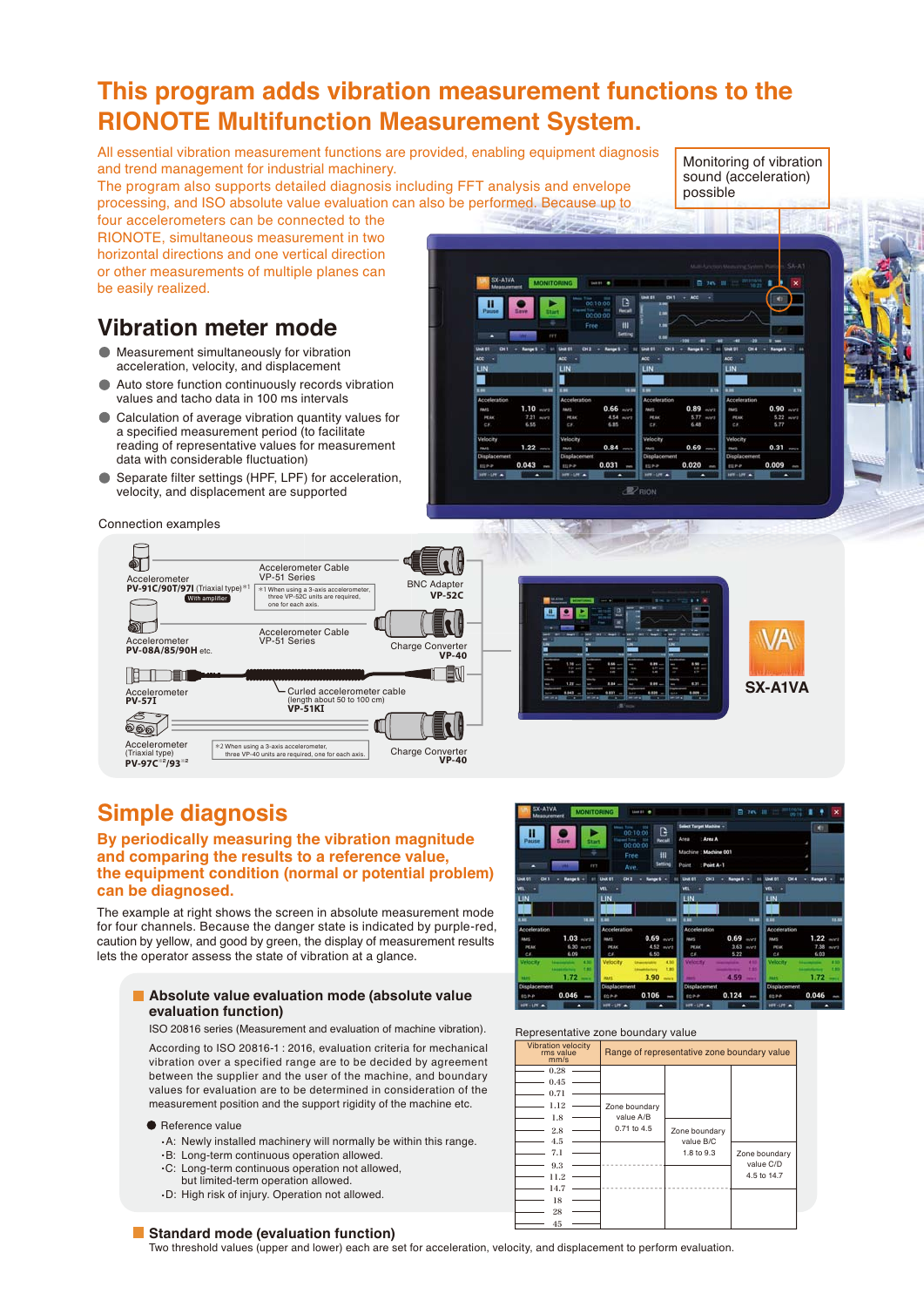# **Detailed diagnosis (FFT analysis and envelope processing)**

**The FFT analysis function and envelope processing function (acceleration envelope processing) can be used to determine abnormal conditions and to assess failure stage and location. Three examples for analysis using patterns to analyze vibration causes are shown below.**

## **Bearing fault**

The bearing fault manifests itself by large acceleration. Envelope analysis reveals peaks at regular intervals, as shown in the illustration. When the dimensions of the bearing parts, number of rolling elements, number of shaft revolutions etc. are known, the faulty part can be determined from the primary frequency of the series of peaks.



# **Misalignment**

FFT spectrum

In the case of misalignment, a large frequency component that is an integer multiple of the number of revolutions appears in the axial direction. The multiplication factor of the vibration component depends on the type of bearing.



#### **What is misalignment?**

Misalignment refers to a state where the rotation center line of two rotary axes that are joined by a coupling is not in a straight line. This can be due to core deviation, face shift or a combination of these or similar conditions. When misalignment occurs, face runout can cause an increase in the thrust load acting on the bearing, which shortens the service life of the bearing.



### FFT spectrum

# **Unbalance**

Unbalance is a condition that occurs in the rotary direction. It is characterized by an increase only in the vibration component that is equal to the number of revolutions. Other vibration frequency components will show almost no change. The vibration amplitude is proportional to the degree of unbalance. When the rotation frequency increases, the amplitude increases by the square of the number of revolutions.



### **What is unbalance?**

Unbalance occurs when the center of gravity of a rotating body is displaced from the center. Different types of unbalance include static unbalance, coupling unbalance, and dynamic unbalance. When unbalance occurs, the load acting on the bearing in the circumferential direction increases, which shortens the service life of the bearing.



FFT spectrum